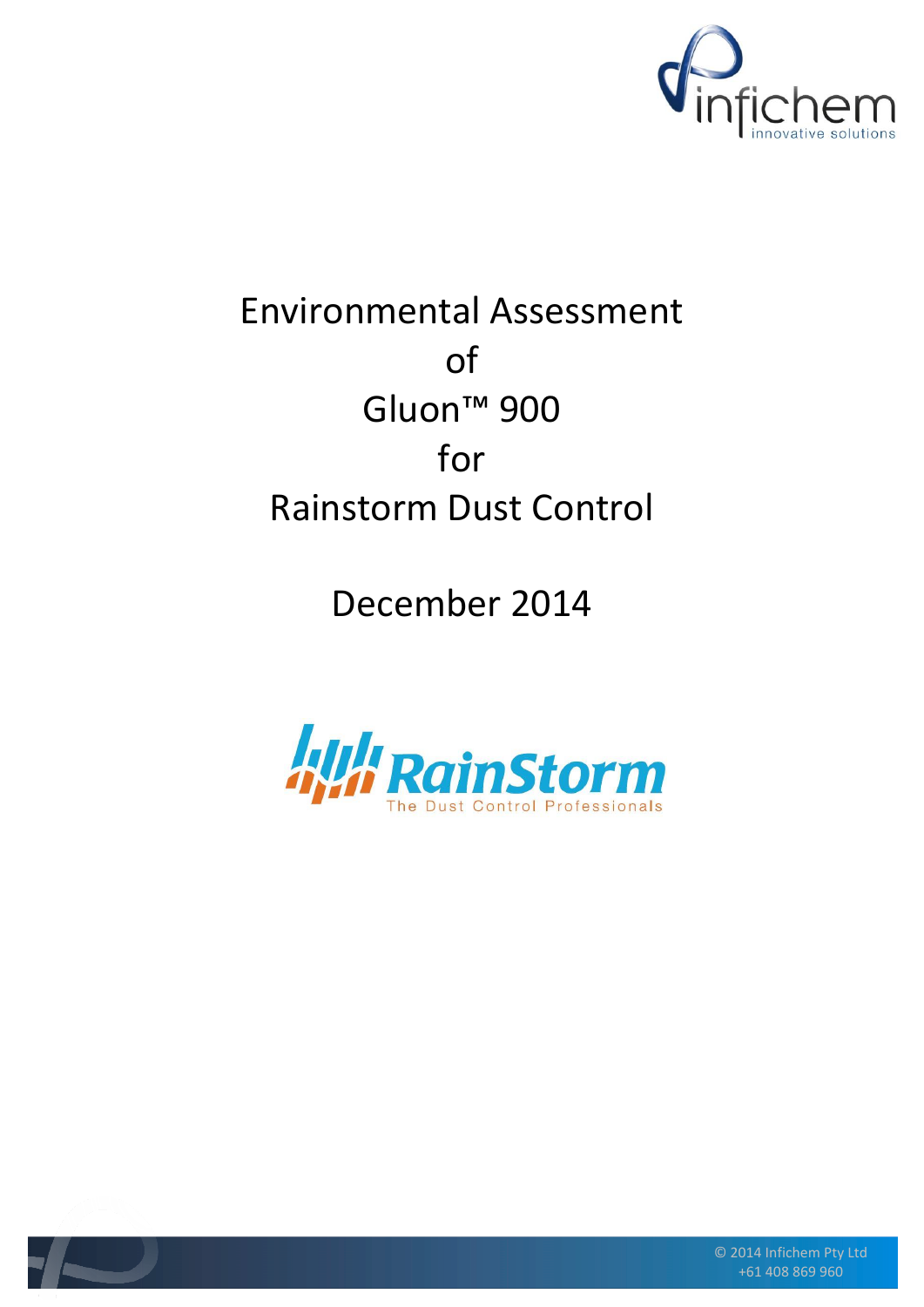

#### © Infichem Pty Ltd

The information contained in this document produced by Infichem Pty Ltd is solely for the use of the Client – Rainstorm Dust Control Pty Ltd for the purpose for which it has been prepared and Infichem undertakes no duty to or accepts any responsibility to any third party who may rely upon this document.

All rights reserved. No section or element of this document may be removed from this document, reproduced, electronically stored or transmitted in any form without the written permission of RainStorm Dust Control.

Author: Damien Browne – B.Sc.

Reviewer: Dr. Richard Martorano – Ph.D.

Signed: ....................................................................... 3 rd December 2014

Date: ......................................................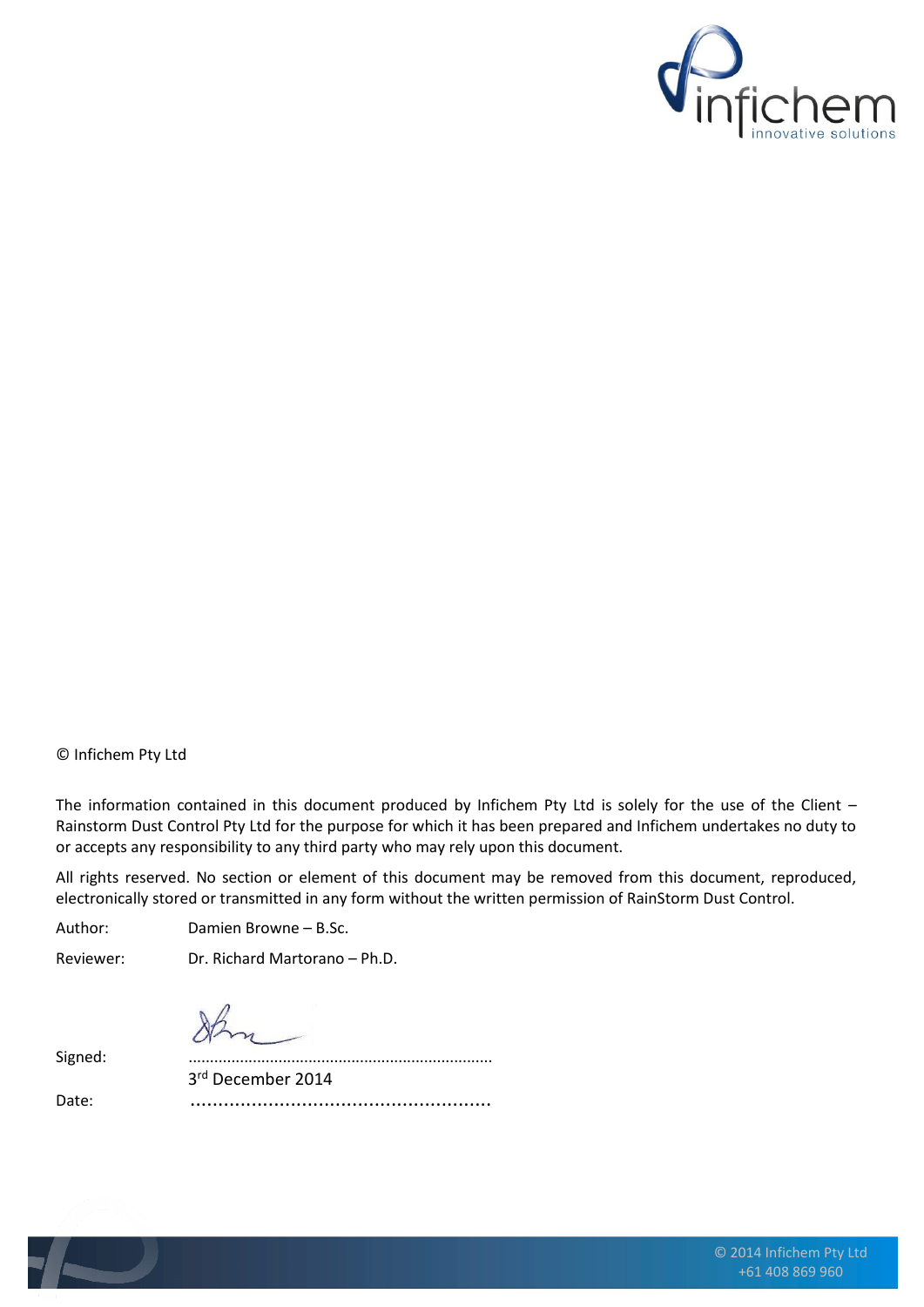

#### Contents

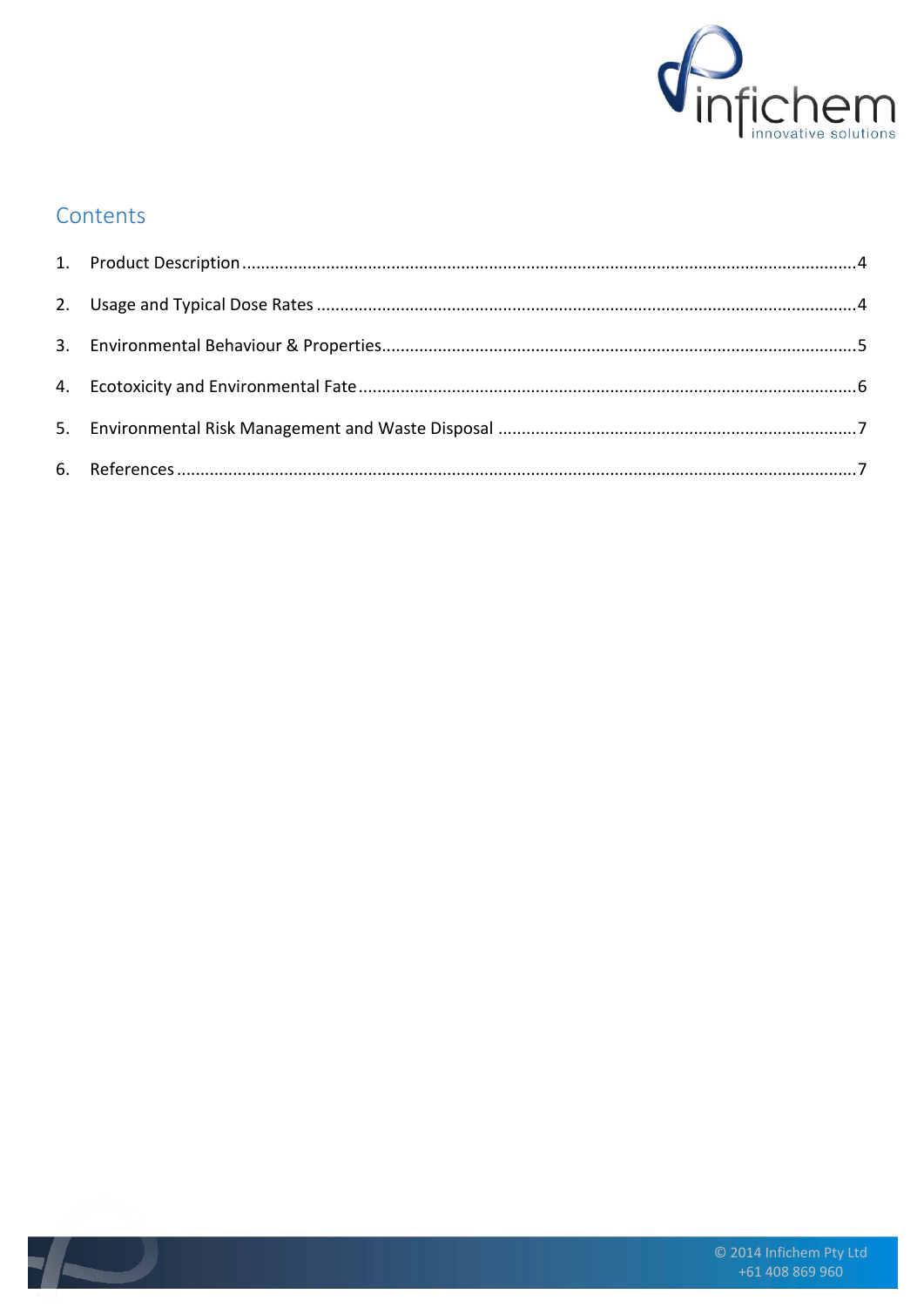

#### <span id="page-3-0"></span>1. Product Description

Rainstorm Dust Control supply the Gluon<sup>™</sup> range of water based emulsion polymers for use as Dust Suppressants, Soil Stabilisation Aids, Hydroseeding & Rehabilitation and Erosion Control.

Gluon™900 is a proprietary product blend that has been specially developed and designed for purpose. The product components have been described as given below;

| Acrylic copolymer                                              | $45 - 53%$  |
|----------------------------------------------------------------|-------------|
| Fatty Alcohol Ethoxylate (APEO free)                           | $3 - 6%$    |
| Other Ingredients determined to be non-hazardous (incl. Water) | $40 - 50\%$ |

It is a milky white stable emulsion product with a mild odour. The pH is approximately 8.5, viscosity 700 – 1200 cPs.

### <span id="page-3-1"></span>2. Usage and Typical Dose Rates

Gluon™900 is used by Mining, Civil and Municipal Government works for broadacre, open areas, stockpiles and roads as a dust stabilisation veneer coating for wind erosion control and soil stabilisation aid for water erosion control.

Dose rates and application frequency depend on surface being treated and desired duration for dust lift-off mitigation, ranging from medium-term of 3 months, to long-term or greater than 12 months.

It is stipulated that Gluon™900 be diluted with water before use. Typically to between 5% - 20% concentration.

In this report we have considered the Environmental and Ecotoxicity of the neat Gluon™900 polymer material. Readers should bear in mind that actual practical environmental exposure to Gluon™900 polymer is significantly less.

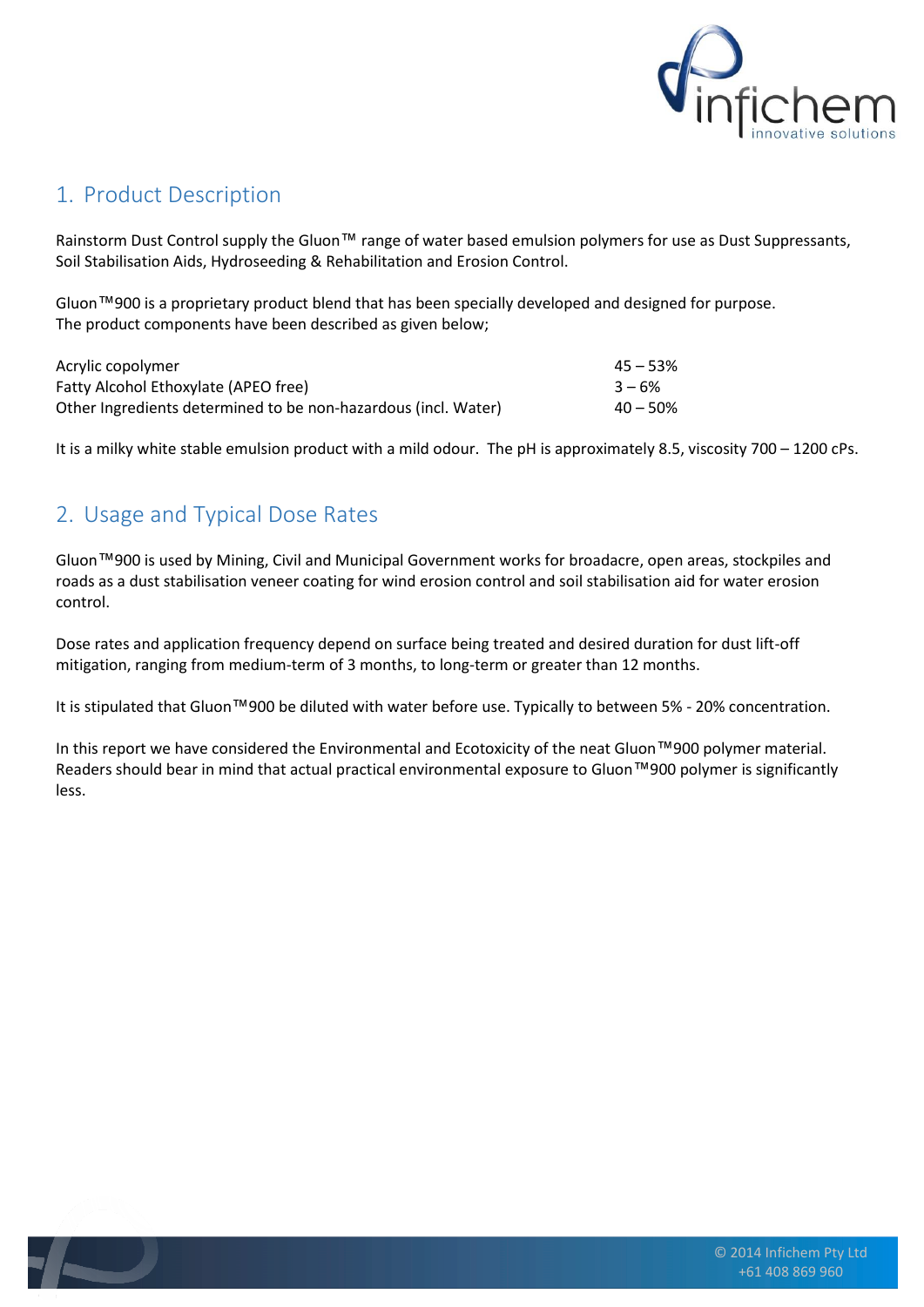

## <span id="page-4-0"></span>3. Environmental Behaviour & Properties

Typically, Gluon™900 is diluted before being spray applied directly to the area being treated.

Depending on the relative humidity and temperature, Gluon™900 dries rapidly to form an inert polymer film over the surface being treated, or in-situ composite matrix binding with sand particles when used as a soil stabilisation aid.

Poor spraying or spray drift due to high winds may cause accidental release into the surrounding environment. Large droplets will not be carried very far and fine mist or aerosols of the Gluon™900 will undergo very rapid drying, therefore the risk of wide spread contamination beyond the immediate treatment area is not very likely.

Gluon™900 contains zero volatile organic components (VOC's) - less than 5g/L and is Formaldehyde free.

Once Gluon™900 is dried it is no longer water diluteable or water soluble. Therefore, it is not subject to leaching to groundwater or surrounding waterways. The product is designed to have a binding effect of soil surfaces and reduce water erosion of topsoils/layers.

Gluon™900 copolymer emulsion is not classified as a dangerous good by the criteria of the Australian Dangerous Goods code or classified as Hazardous according to criteria of National Occupational Health & Safety Commission (NOHSC), Australia.

It is non-flammable and non-combustible, however the dried polymer may burn in a general fire. Because the exact formulation composition of the product is not known, it is difficult to know the intermediate compounds of pyrolysis, however in the complete thermal decomposition at higher temperatures and duration, such as those experienced in a furnace or bush fire, the final thermal decomposition products are expected to be carbon monoxide/dioxide & water.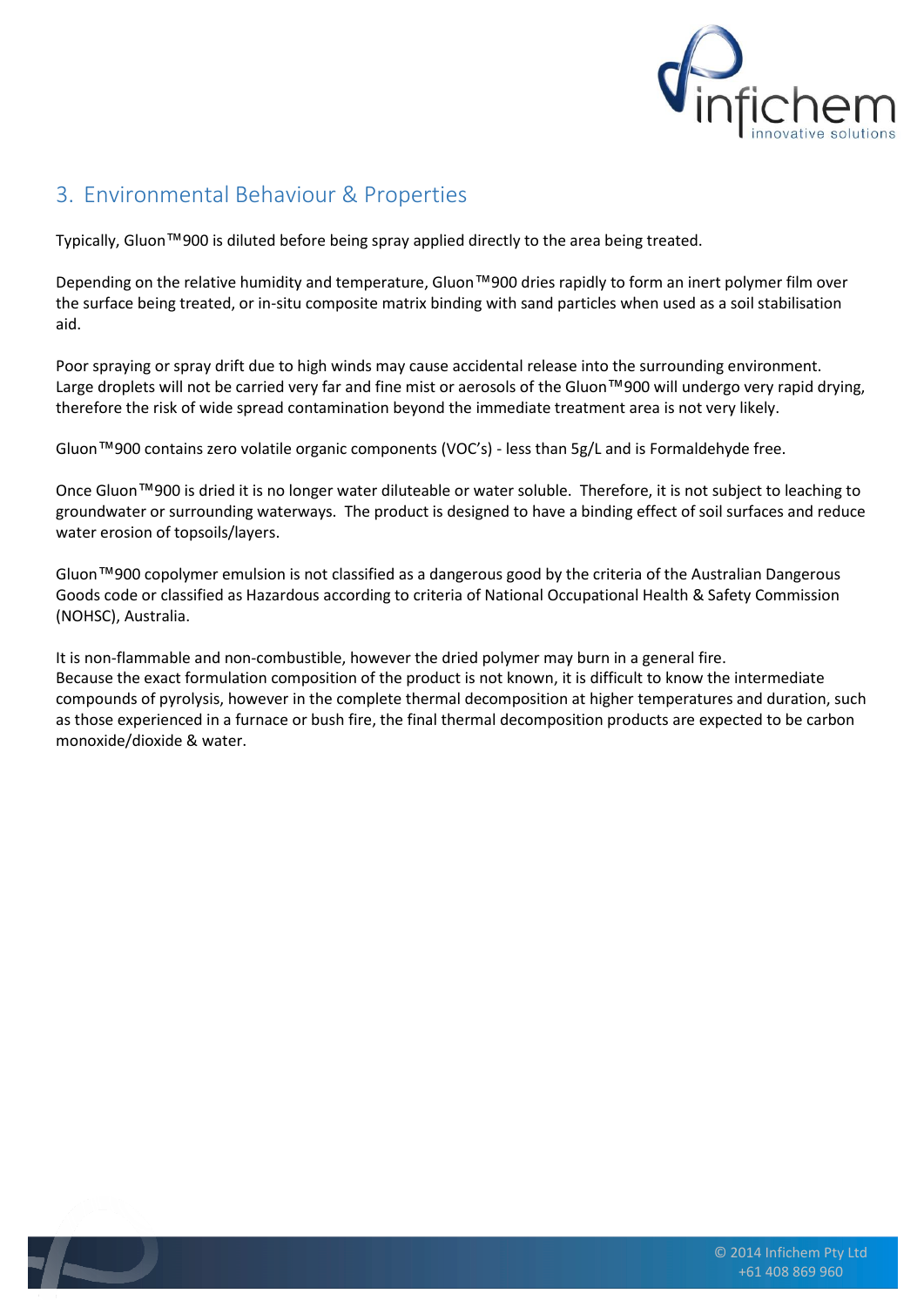

### <span id="page-5-0"></span>4. Ecotoxicity and Environmental Fate

No toxic effects of Gluon<sup>™</sup> 900 dispersion against plants, soil bacteria, and fungi are known.

Overall, formulations that use acrylic polymers are not considered to be hazardous or harmful to the environment. They are stable in soils after curing and as a result, they are unlikely to be available to terrestrial organisms or be transported in runoff water.

No ecotoxicological data was provided for the Gluon™ 900 polymer, which is acceptable for polymers of numberaverage molecular weight (NAMW) greater than 1,000 according to the provisions of the Industrial Chemicals (Notification and Assessment) Act 1989, and Regulations, Australia.

Polymers of > 1,000 NAMW are unlikely to cross biological membranes and cause systemic toxicity.

Some ecotoxicity data was found for emulsion polymers of Poly(butyl acrylate/methyl methacrylate) given in the table below. Whilst the exact composition of Gluon™ 900 polymer is unknown, this can be considered as closely related.

| <b>Test Species</b> | <b>OECD</b>       | <b>Toxicity</b>    |
|---------------------|-------------------|--------------------|
| and exposure        | Test used         |                    |
| Daphina Magna;      | ISO 6341 #201/202 | $EC50 > 1000$ mg/L |
| acute, 48 hours     |                   |                    |

Other components, such as surfactants used to stabilise the emulsion polymer, may cause enhanced aquatic toxicity such as emulsion polymers containing Alkyl Phenol Ethoxylate (APEO) surfactants.

According to European Regulation (EC) No. 1907/2006 & (EC) No. 648/2004 of the Registration, Evaluation, Authorisation and Restriction of Chemicals (REACH), emulsions containing APEOs are classified as R52/53 (harmful to aquatic organisms; may cause long-term adverse effects in the aquatic environment) – the R53 label is maintained under dilution.

Whilst this classification is only currently for products used within the EU, it is likely that similar such classifications will extend to other countries in time as often typically happens.

Gluon™ 900 does not contain APEO surfactants.

The rate of biodegradation of Gluon™ 900, is dependent on application, soil conditions and microbial activity. The rate of degradation will be accelerated in moist soil conditions, with a high organic content.

Little bioaccumulation of the polymer is expected due to the size of the molecules and the inability of the product to cross membranes (Guiney et al. 1998).